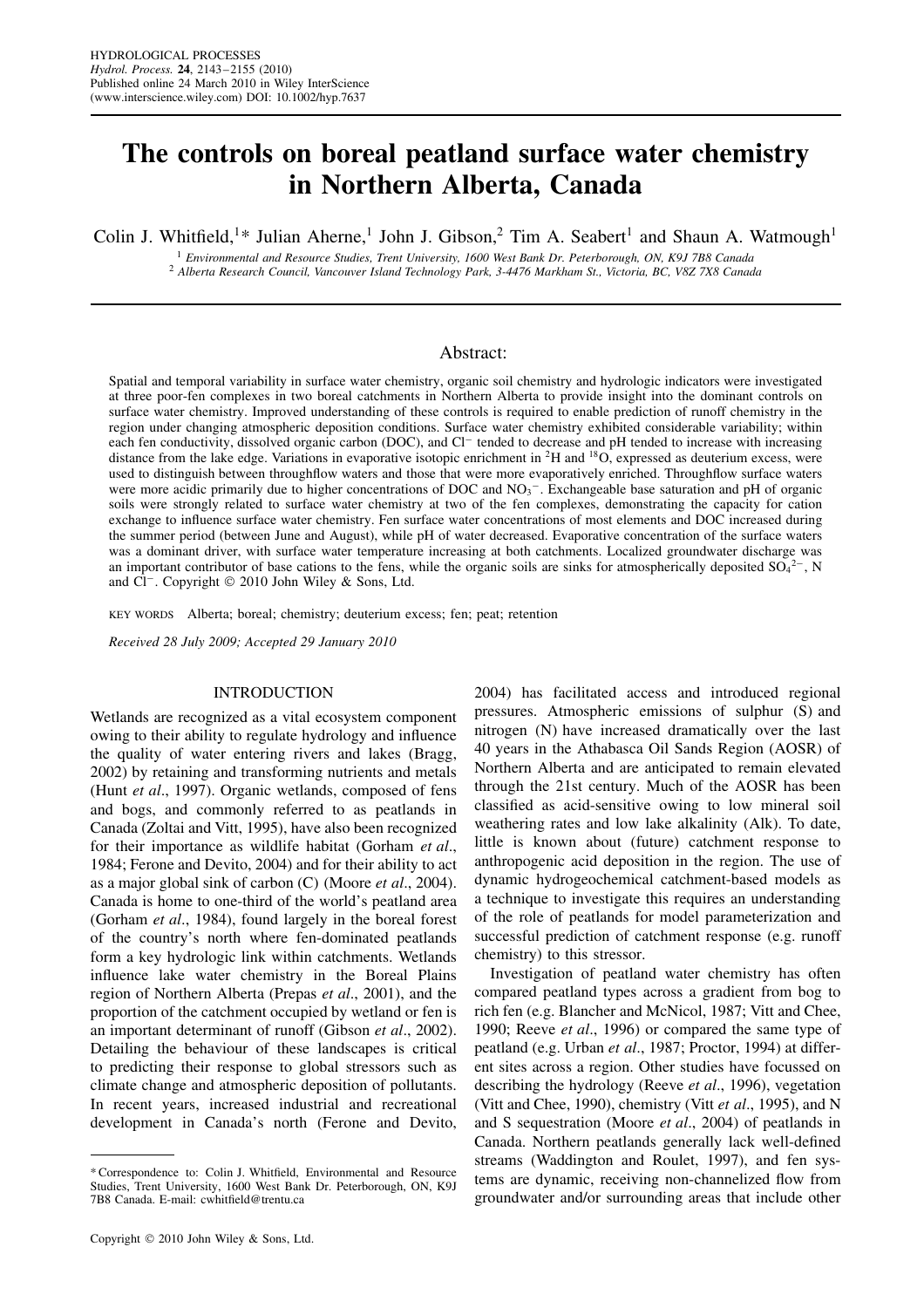peatlands and mineral soil deposits. Studies investigating spatial chemical variability across entire complexes have shown that waters on these landscapes are not chemically homogeneous (Nicholson, 1989); pronounced differences in some chemical parameters including dissolved organic carbon (DOC), pH, conductivity (Cond) (Marin *et al*., 1990) and base cation concentrations (Tahvanainen *et al*., 2002) may occur spatially within a single peatland. Investigations that consider both spatial and temporal variability are less common.

By necessity, catchment-based models (e.g. MAGIC: Cosby *et al*., 1985; INCA-C: Futter *et al*., 2007) typically require that landscape components (e.g. wetlands, uplands, lakes) are represented with a lumped-average compartment; each compartment representing the dominant processes occurring within the landscape type. Important processes within peatlands may include S and N reduction, elemental uptake, evapotranspiration, cation exchange, groundwater intrusions and weathering, all of which influence lake chemistry. Peatlands can exhibit considerable spatial heterogeneity and processes are unlikely to operate uniformly across their full extent or between peatlands; thus, it is a challenge to represent this variability within a model compartment without detailed study to provide insight into the dominant controls on water chemistry in the AOSR.

This study investigated the spatial and temporal variability in surface water chemistry, including stable isotopes of hydrogen and oxygen, and dissolved  $CO<sub>2</sub>$  concentrations, as well as organic soil chemistry of poor-fen complexes in two boreal catchments. The objectives of this work were to assess chemical variability within fens, chemical differences among fens, and to relate the dominant processes occurring within the fens to surface water chemistry. In addition, fen surface water chemistry was used in concert with lake and deposition chemistry to identify elemental sources and sinks for each lake catchment. The sampling regime involved detailed spatial sample collection across whole peatlands; it is comprehensive and includes a large number of parameters detailing physical properties, surface water chemistry, peat chemistry and hydrology. Ultimately, this information is required to predict the response of lake chemistry to elevated atmospheric S and N deposition.

## **METHODS**

#### *Study area and climate*

Dystrophic lakes are common in the Boreal Plains ecozone of Northern Alberta, and wetland cover is high, with peatlands comprising up to 50% of the landscape in the AOSR (D.H. Vitt, pers. comm.). These northern peatlands are characterized by *Sphagnum* moss, sedges, and sparse growth of scrubby trees (Gorham *et al*., 1984), with black spruce (*Picea mariana*) dominant in bogs and tamarack (*Larix laricina*) common in fens. Classification of these peatlands ranges from poor to rich depending on their mineral status and floristic assemblage (Vitt and Chee,

1990). The climate of the region is continental boreal, with average daily temperature ranging from  $-18.8\textdegree C$ (January) to  $16·8 °C$  (July) (Environment Canada, 2009), and annual average precipitation of approximately  $0.53$  m (Mesinger *et al*., 2006).

## *Study sites*

This study was carried out at two lake catchments, SM08 and NE07, located south (in the Stony Mountains) and northeast of Fort McMurray, respectively (Figure 1), and chosen for study owing to their contrasting hydrologic behaviour. Each lake is shallow and well mixed with low Gran Alk (SM08:  $-0.1$  mg  $1^{-1}$ , NE07:  $2.6 \text{ mg } 1^{-1}$ ) and high DOC concentrations (SM08: 18 mg  $1^{-1}$ , NE07: 31 mg  $1^{-1}$ ). Both catchments contain extensive fen-dominated peatland complexes that border their lakes, with one complex at NE07 and two at SM08 included in this analysis. The supply of water to the study lakes originates largely through lateral movement across these peatlands, but a small contribution of groundwater directly to the lakes also occurs (J.J. Gibson, unpublished data). The peatland complexes are considered to be typical of poor fens in the region.

SM08 demonstrates an evaporative character (Bennett *et al*., 2008), where a large proportion of the precipitation leaves the catchment through evaporation rather than runoff. SM08 is the larger (881 ha) of the two catchments with fen complexes occupying approximately 67% of the catchment. The fen complexes are located on the east (SME) and west (SMW) borders of the lake (Figure 2) and are largely open, with short  $(1-2 m)$  black spruce and tamarack stands being sparse or absent, and only infrequent stands of denser and taller black spruce. SME is the longer and narrower fen complex, extending nearly 2 km from the lake edge. The NE07 watershed is small



Figure 1. Location of the study catchments and the town of Fort McMurray in the Athabasca Oil Sands Region of Northern Alberta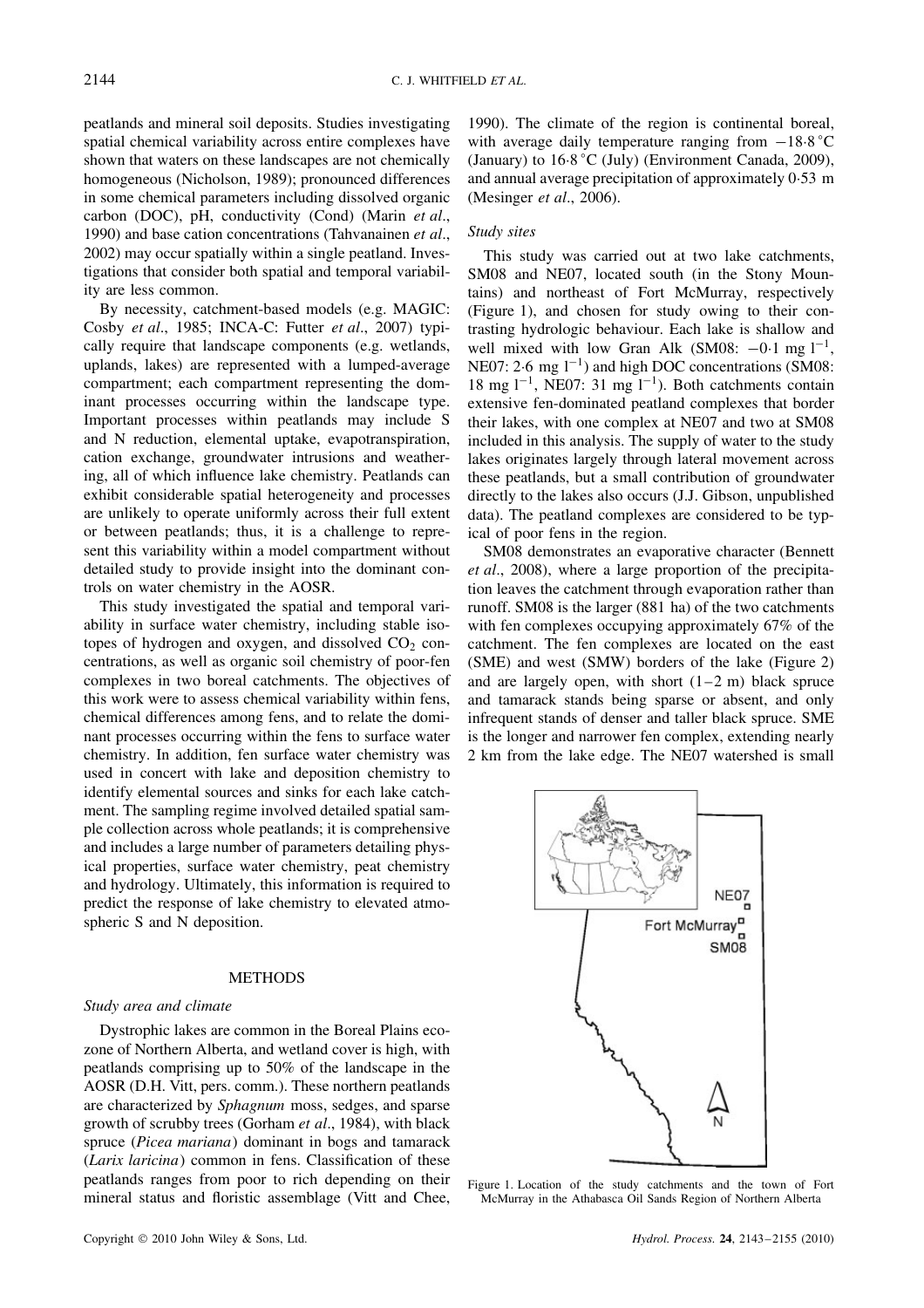(507 ha) with the majority (77%) of the catchment consisting of fen and bog; it is characteristic of a throughflow watershed-lake system (Bennett *et al*., 2008) where a larger precipitation amount exits via the lake outflow. The fen complex (NEF) at NE07 extends approximately 1 km south from the shore of the lake (Figure 3).

#### *Sample collection*

Surface water and peat samples were collected at 100 m intervals along two transects within each peatland



Figure 2. Overview of the SM08 catchment, with the sampling points (filled circles) in each fen complex



Figure 3. Overview of the NE07 catchment, with the sampling locations (filled circles) spanning the fen complex

complex. The primary transect was situated along the length of the fen, oriented approximately parallel to the long axis of the lake. At SME, the complex contained a narrower fen than the other two sites; this transect was slightly curvilinear following the fen to its apex. The second transect at each site was oriented perpendicular to the first transect and spanned the widest area of the complex. A Whitfield 2000 sampling probe, consisting of a capped and perforated PVC tube, and a siphon pump were used to isolate and collect surface water from the upper 15 cm of surficial pools. Sample water was filtered through  $70$ -µm Nitex<sup>®</sup> mesh and stored in HDPE bottles. Water samples for isotopic analysis were collected in overfilled 30 ml HDPE bottles and sealed tightly to ensure no evaporation. Measurements of pH, Cond and water temperature were recorded in the field using a portable pH/conductivity meter ( $ExStik^{\circledcirc}$ ) EC500). Water samples were stored on ice within hours of collection for transport to the laboratory, where they were stored at  $4^{\circ}$ C until analysis, usually within one week of collection. *In situ* measurement of the partial pressure of carbon dioxide  $(pCO<sub>2</sub>)$  by headspace analysis technique (Raymond *et al*., 1997) was performed on bulk water samples collected from surficial pools in overfilled 125 ml glass bottles. The concentration of  $CO<sub>2</sub>$ in the headspace was measured using an infrared  $CO<sub>2</sub>$ gas analyzer (PP Systems EGM-4). Dissolved  $CO<sub>2</sub>$  was corrected to 'true' values according to Hope *et al*. (1995) using Henry's Law (e.g. Raymond *et al*., 1997) and the CO2 fugacity–pressure relationship (Weiss, 1974). Fibric peat samples were collected from the top of the water table at each location and stored field-moist in plastic bags. For two of the peatlands, SMW and NEF, sampling was repeated in June and August 2006 at each location on the transects, while at SME full-length transects were sampled only in August. Lake surface water was sampled at a depth of 10 cm during both sampling periods following the collection procedure outlined for fen water.

### *Laboratory analysis*

Water samples were analysed for Gran Alk using a PC-Titration Plus<sup>®</sup> system. Samples for DOC, anions and cations, and total Kjeldahl nitrogen (tKN) were filtered  $(<0.45 \mu m$ ) prior to analysis. Nitrate  $(NO<sub>3</sub><sup>-</sup>)$ , ammonium  $(NH<sub>4</sub><sup>+</sup>)$  and tKN were determined by colourimetric measurement using a Pulse Autoanalyzer System consisting of a reaction cell, spectrometer and data analyser. DOC was determined using a Shimadzu® TOC-V<sub>CPH</sub> organic carbon analyzer. Sulphate  $(SO<sub>4</sub><sup>2–</sup>)$  and chloride  $(CI<sup>-</sup>)$ concentrations were analysed using a  $Di$ onex<sup>®</sup> DX-600 ion chromatograph, while potassium  $(K^+)$ , sodium  $(Na^+)$ , calcium  $(Ca^{2+})$  and magnesium  $(Mg^{2+})$  concentrations were determined using a Varian<sup>®</sup> 240 FS direct aspiration flame atomic absorption spectrometer. Standard analysis of  $\delta^{18}$ O and  $\delta^2$ H by isotope ratio mass spectrometry was performed on water samples at the University of Waterloo. Analytical precision for individual isotopic tracers is estimated at  $\pm$ 0.5‰ for  $\delta^2$ H and 0.1‰for  $\delta^{18}$ O,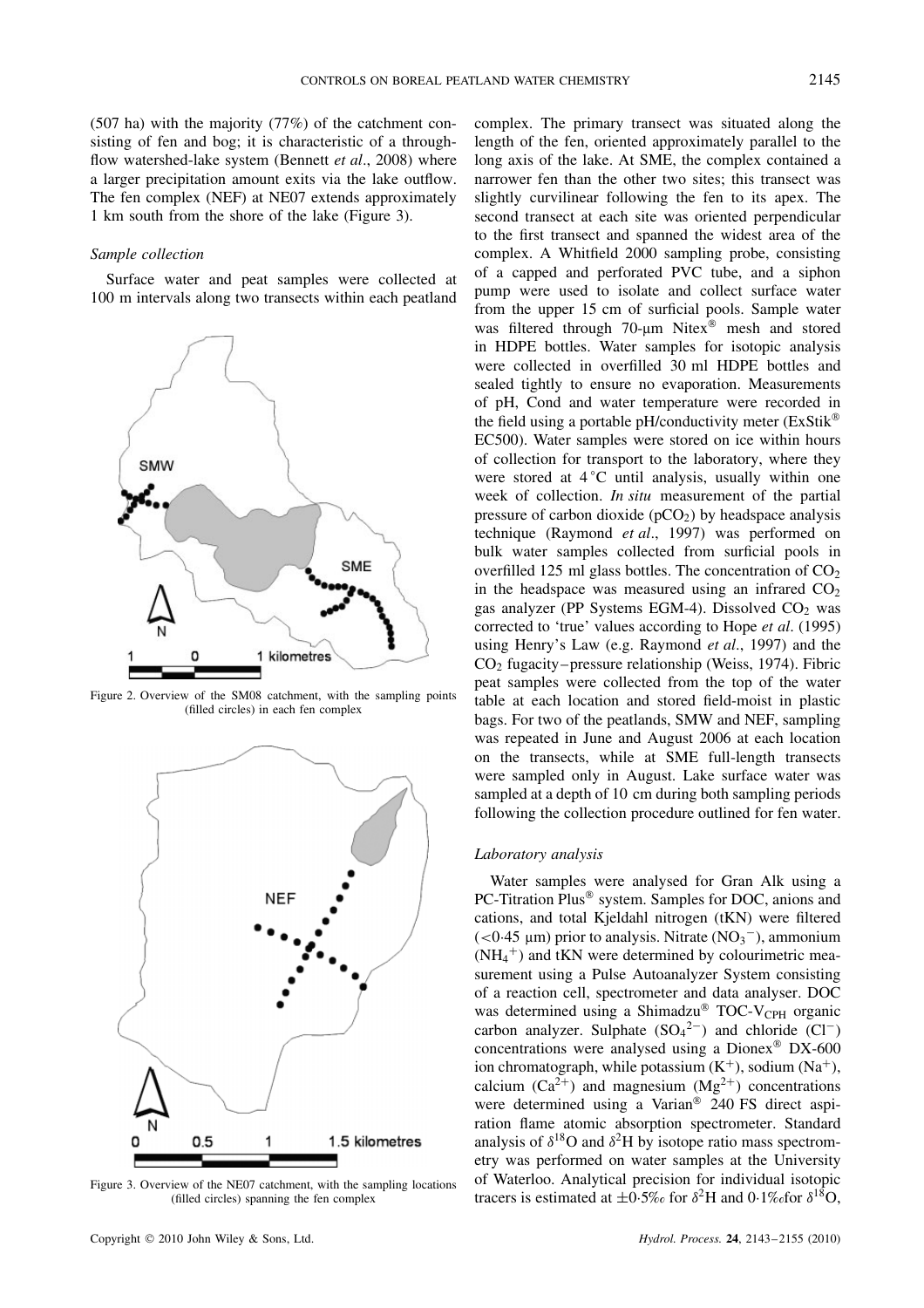and approximately  $\pm 0.6\%$  for the combined deuterium excess (d-excess) factor (Dansgaard, 1964).<sup>1</sup> Peat was air dried and ground using a Wiley mill to obtain a particle size suitable for chemical analysis. The pH was measured in deionized water at a ratio of 1 g peat to 30 ml water using a glass electrode pH meter. Details describing measurement of exchangeable base cations (eBC) (the fraction of the total cation exchange sites occupied by the base cations:  $K^+$ , Na<sup>+</sup>, Ca<sup>2+</sup>, Mg<sup>2+</sup>) and cation exchange capacity are given by Whitfield *et al*. (2006), with the only alteration to the method being that a smaller mass of peat  $(0.5 \text{ g})$  was used, owing to its high absorptive capacity.

# *Statistical analysis*

Data quality was evaluated using charge balance; prior to including an estimate of anionic charge from organic sources following Oliver *et al*. (1983), the charge balance was systematically unbalanced in favour of the cations. While this was largely mitigated by including an estimate of organic charge, the waters were dilute and dominated by organic charge owing to high DOC levels. As a verifiable measure of organic charge was not available, the charge balance (including Oliver estimate of organic charge) criterion used for acceptance was  $\pm 25\%$ . The majority of samples (95%) passed this criterion. It is unlikely that omission of other cations contributed to the observed discrepancy, as analysis of metal concentrations of surface water at NEF and other peatlands in the region revealed concentrations several orders of magnitude lower than the cations included in the balance estimates (C.J. Whitfield, unpublished data).

The data were tested for normality using the Shapiro– Wilk test, and for outliers using the Mahalanobis distance, with outliers excluded from further analysis. Parametric correlations or nonparametric Spearman's Rho, according to the distribution of the data, were used to test for

correlation between distance from lake edge (distance) and d-excess and water chemistry (pH, temperature, Cond, DOC, Alk,  $NH_4^+$ ,  $NO_3^-$ , Cl<sup>-</sup>,  $SO_4^2$ <sup>-</sup>, K<sup>+</sup>, Na<sup>+</sup>,  $Ca^{2+}$ , Mg<sup>2+</sup>) at the three fen complexes (August only). Soil pH and eBC were also assessed for correlations against water chemistry variables and distance. For the SMW and NEF complexes, temporal comparisons between June and August measurements of the above water chemistry parameters, as well as d-excess, tKN,  $pCO<sub>2</sub>$  and soil pH were conducted using the Wilcoxon signed-rank test. An alpha value of  $0.05$  was used as the minimum level of significance for both the correlations and signed-rank tests.

## *Deuterium excess*

Herein, d-excess is used as an indicator of offset below the global meteoric water line of Craig (1961) that arises in the region from heavy isotope enrichment in residual water produced during open-water evaporation (Gibson *et al*., 2005). While open-water evaporation losses produce isotopic build-up in residual waters, transpiration losses typically do not; isotopic enrichment occurs locally within the plant and is not normally returned to the residual source waters (Gat, 1996). As a result, d-excess variations are related to evaporation from standing water pools or depressions rather than to plant-mediated vapour losses, which occur widely across the wetlands and treed zones. Systematic differences in d-excess signals in various water sources/types within local watersheds (Table I) generally reflect the significance of evaporation loss in the water balance of hydrologic compartments, ranging from upland groundwater that is highly connected to local recharge sources and has minimal exposure to evaporation, to lakes which are variably connected to runoff sources but have a high proportion of water loss by evaporation. As such, d-excess is a useful relative tracer of connectivity and sluggishness of flow.

#### *Retention indicators*

Potential elemental retention and release in the catchments (whole catchment or peatland) was identified using a concentration factor (CF). The CF was calculated as the

| Water type                                         | $\boldsymbol{n}$ | Mean    | Max     | Min     | 1 std  |
|----------------------------------------------------|------------------|---------|---------|---------|--------|
| Edmonton $(P)$                                     | 53               | 6.9     | 19      | $-10$   | 6.6    |
| Fort Smith (P)                                     | 50               | 4.6     | $31-1$  | $-24.2$ | $11-1$ |
| Deep groundwater $(G)^*$                           | 22               | 6.3     | 12.2    | 3.8     | 2.1    |
| Shallow $(<10 \text{ m})$ upland groundwater $(G)$ |                  | 5.4     | 7.4     | 3.7     | $1-1$  |
| $NE07$ (F)                                         | 43               | 5.3     | 8.4     | $-3$    | 2.3    |
| $SM08$ $(F)$                                       | 60               | 1.9     | 7.6     | $-7.9$  | 3.2    |
| $NE07$ (L)                                         |                  | $-3.1$  | $-0.5$  | $-5.1$  | 2.1    |
| $SM08$ (L)                                         |                  | $-20.1$ | $-17.5$ | $-21.4$ | 1·6    |
| Regional Aquatic Monitoring Program (L)            | 247              | $-16-1$ | $-0.5$  | $-34$   | 7.7    |

Table I. Deuterium excess characteristics (reported as ‰) by location type near Fort McMurray, northeastern Alberta

Letters in parentheses denote precipitation (P), groundwater (G), fen complexes (F) and lakes (L).<br>\* Deep groundwater includes local quaternary aquifers, buried channels and bedrock aquifers including Lower Grand Rapids Fo Formation sampled at depths ranging from 30 to 150 m.

<sup>&</sup>lt;sup>1</sup> Deuterium excess (d-excess) is  $d(\%_0) = \delta^2 H(\%_0) - 8\delta^{18} O(\%_0)$  where  $\delta^2 H$ and  $\delta^{18}$ O are ratios of <sup>2</sup>H/<sup>1</sup>H and <sup>18</sup>O/<sup>16</sup>O reported as deviations in per mil (‰) from Vienna Standard Mean Ocean Water (VSMOW) and reported on a standard normalized scale (Coplen, 1996). Uncertainty in d-excess is estimated as root mean square of uncertainty in individual tracers.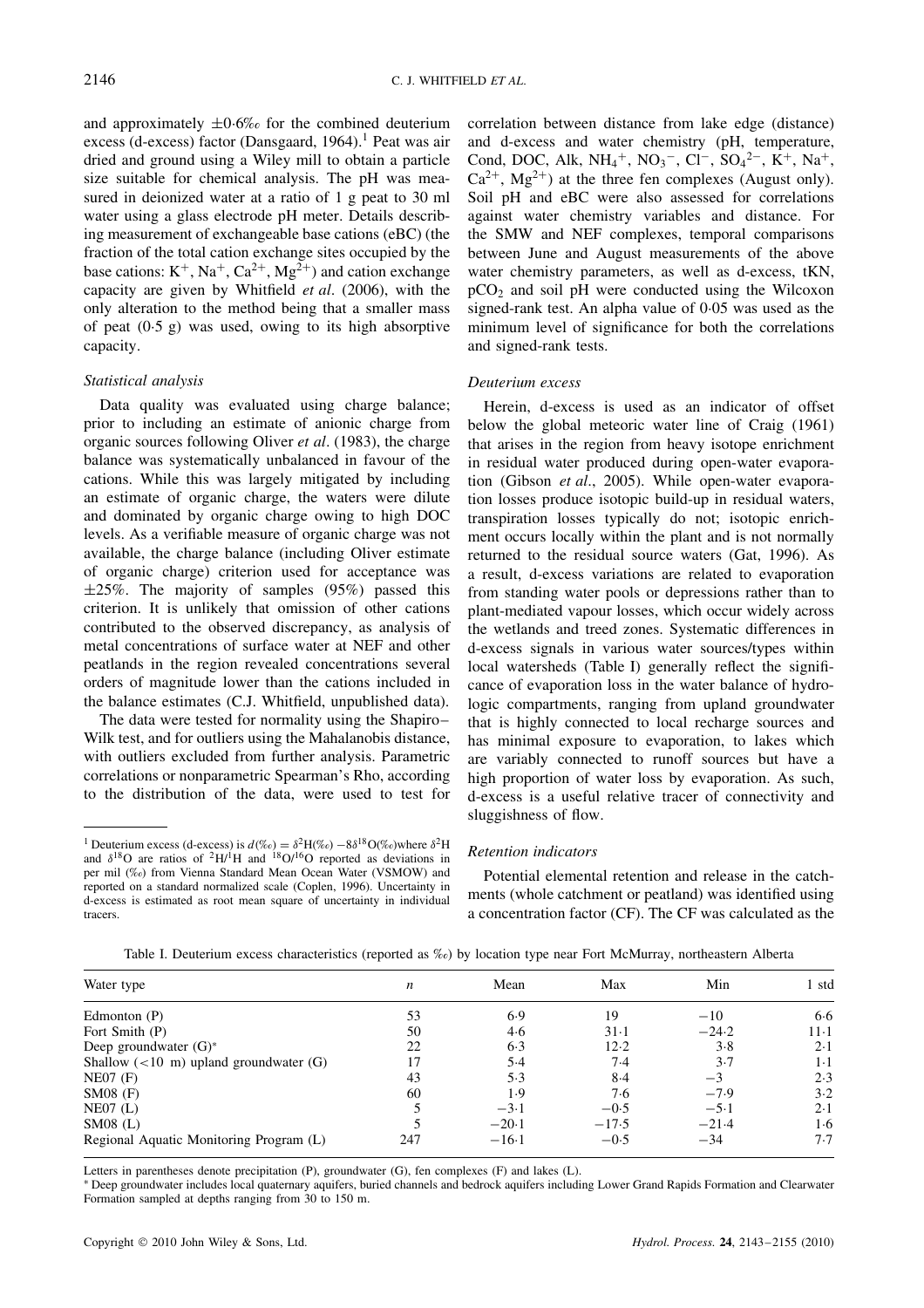|--|

| Units<br>Parameter  |                          | SME (32)                               | SMW (28)                               | NEF $(43)$                            |  |
|---------------------|--------------------------|----------------------------------------|----------------------------------------|---------------------------------------|--|
| pH                  |                          | 3.9(0.2)                               | 3.9(0.1)                               | 4.2(0.7)                              |  |
| d-excess            | $\%o$                    | 1.0(3.7)                               | 2.7(2.5)                               | 5.3(2.3)                              |  |
| Temp                | $^{\circ}C$              | 14(1.9)                                | 15(3.4)                                | 10(3.8)                               |  |
| Cond                | $\mu$ s cm <sup>-1</sup> | 61 (23)                                | 69 (10)                                | 46(14)                                |  |
| pCO <sub>2</sub>    | uatm                     | $9.8 \times 10^3$ (5.9 $\times 10^3$ ) | $9.6 \times 10^3$ (3.9 $\times 10^3$ ) | $11 \times 10^3$ (5.4 $\times 10^3$ ) |  |
| DOC                 | $mg$ $1^{-1}$            | 42 $(8.5)$                             | 46(6.3)                                | 41 $(6.8)$                            |  |
| Alk                 | $mg$ $1^{-1}$            | $-8.9$                                 | $-8.6$                                 | $-3.2$                                |  |
| tKN                 | $mg$ $1^{-1}$            | 1.3(1.0)                               | 1.6(1.4)                               | 1.0(0.4)                              |  |
| $NH_4$ <sup>+</sup> | $mg$ $1^{-1}$            | 0.018(0.027)                           | 0.045(0.074)                           | 0.26(0.24)                            |  |
| NO <sub>3</sub>     | $mg$ $1^{-1}$            | 0.035(0.020)                           | 0.035(0.027)                           | 0.027(0.021)                          |  |
| $Cl^-$              | $mg$ $1^{-1}$            | 0.64(0.32)                             | 0.63(0.52)                             | 0.71(0.53)                            |  |
| $SO_4{}^{2-}$       | $mg$ $1^{-1}$            | 0.71(0.33)                             | 0.52(0.31)                             | 0.76(0.61)                            |  |
| $K^+$               | $mg$ $1^{-1}$            | 0.52(0.51)                             | 0.27(0.13)                             | 0.46(0.27)                            |  |
| $Na+$               | $mg$ $1^{-1}$            | 0.29(0.14)                             | 0.16(0.08)                             | 0.48(0.22)                            |  |
| $Ca^{2+}$           | $mg$ $1^{-1}$            | 0.74(0.44)                             | 0.65(0.26)                             | 2.1(1.8)                              |  |
| $Mg^{2+}$           | $mg$ $1^{-1}$            | 0.30(0.17)                             | 0.21(0.06)                             | 0.77(0.58)                            |  |

Table II. Average pH, d-excess, water temperature (Temp), Cond, pCO<sub>2</sub>, and average concentrations for DOC, Gran Alk, tKN and major ions for the three fen complexes (NEF, SME, SMW)

Standard deviations are in parentheses, and the number of samples is included beside each complex name.

ratio of the concentration of an element in the surface water of the lake or fen to its concentration in precipitation. This approach does not separate out the influence of ground and surface waters, but rather seeks to identify which elements have sources and which are retained, and to identify where this occurs, within the peatland or across the wider catchment. Elemental concentrations in precipitation were estimated using total deposition, and average annual precipitation amount (Mesinger *et al*., 2006). Bulk deposition of N, S,  $Ca^{2+}$  and  $Mg^{2+}$  was measured at the study sites during the period 2005–2008 using ion exchange resin (IER) columns (R.K. Wieder, unpublished data). Total deposition was calculated using observed bulk to wet factors to adjust IER bulk data to represent wet and modelled wet to dry deposition ratios for the region (Vet and Shaw, 2004) to estimate total deposition (from wet). Total deposition of Na<sup>+</sup>, K<sup>+</sup> and  $Cl^-$  was taken from mapped annual deposition for the period 1994–1998 (Vet and Shaw, 2004), assuming no change in deposition between the periods.

The study area is arid and, in the absence of any other processes, elemental concentrations will increase due to evaporative processes as water moves through the catchment. Thus, elemental CFs cannot be interpreted directly, but must instead be evaluated against a reference  $CF (CF_R)$  that represents the expected concentration due to loss of water. The  $CF_R$  was calculated as the ratio of precipitation to discharge (lake) or precipitation to water yield from the terrestrial catchment (fen). Discharge and water yield were determined at each catchment using stable isotope mass balance techniques (NE07 discharge: 0.16 m; NE07 water yield 0.18 m; SM08 discharge:  $0.13$  m; SM08 water yield:  $0.14$  m). In this regard, elemental CFs can be used to indicate the importance of other processes acting on these elements in the catchments. Concentration factors higher than the  $CF_R$ calculated from the water balance suggest a source of dissolved constituents, and those that are lower indicate a sink. Concentration factors were calculated for the lake using long-term (2002–2006) average chemistry and hydrology. A rough estimate of retention and release in the fen complexes was also calculated using fen surface water chemistry (June and August average) and hydrology data from 2006. It was not possible to quantify the uncertainty around the estimates of deposition and hydrologic balance used in this assessment; accordingly only in cases where the CF is substantially  $(>20\%)$ different from the  $CF_R$  has a net source or sink been attributed to the element in question.

#### RESULTS

## *Chemical variability*

Surface water chemistry exhibited considerable variability across the three fen complexes. The general character of the surface water at each complex was acidic and dilute (Table II); for example mean (averaged over two sampling periods) pH ranged from  $3.9$  to  $4.2$ , Cond from 46 to 69  $\mu$ s cm<sup>-1</sup>, and Alk from -8.9 to -3.2 mg l<sup>-1</sup>. NEF exhibited a few characteristic differences from the two fens at SM08, having somewhat less acidic surface waters (higher average pH and Alk), higher base cation concentrations (notably  $Ca^{2+}$  and  $Mg^{2+}$ ) and lower temperature (Table II). In addition, some chemical parameters (e.g. pH, Alk,  $NH_4^+$ ,  $SO_4^2^-$ ,  $Ca^{2+}$ ,  $Mg^{2+}$ ,  $Na<sup>+</sup>$ ) were more variable at NEF, suggesting that the influence of controlling processes is spatially variable within this complex. Deuterium excess in peatland waters ranged from high values typical of precipitation and local groundwater (NEF) to lower values intermediate between groundwater and lakes (SME, SMW) (Table II), suggesting a predominant groundwater connection and/or lower evaporation loss at NEF as well as more rapid movement of water through this system.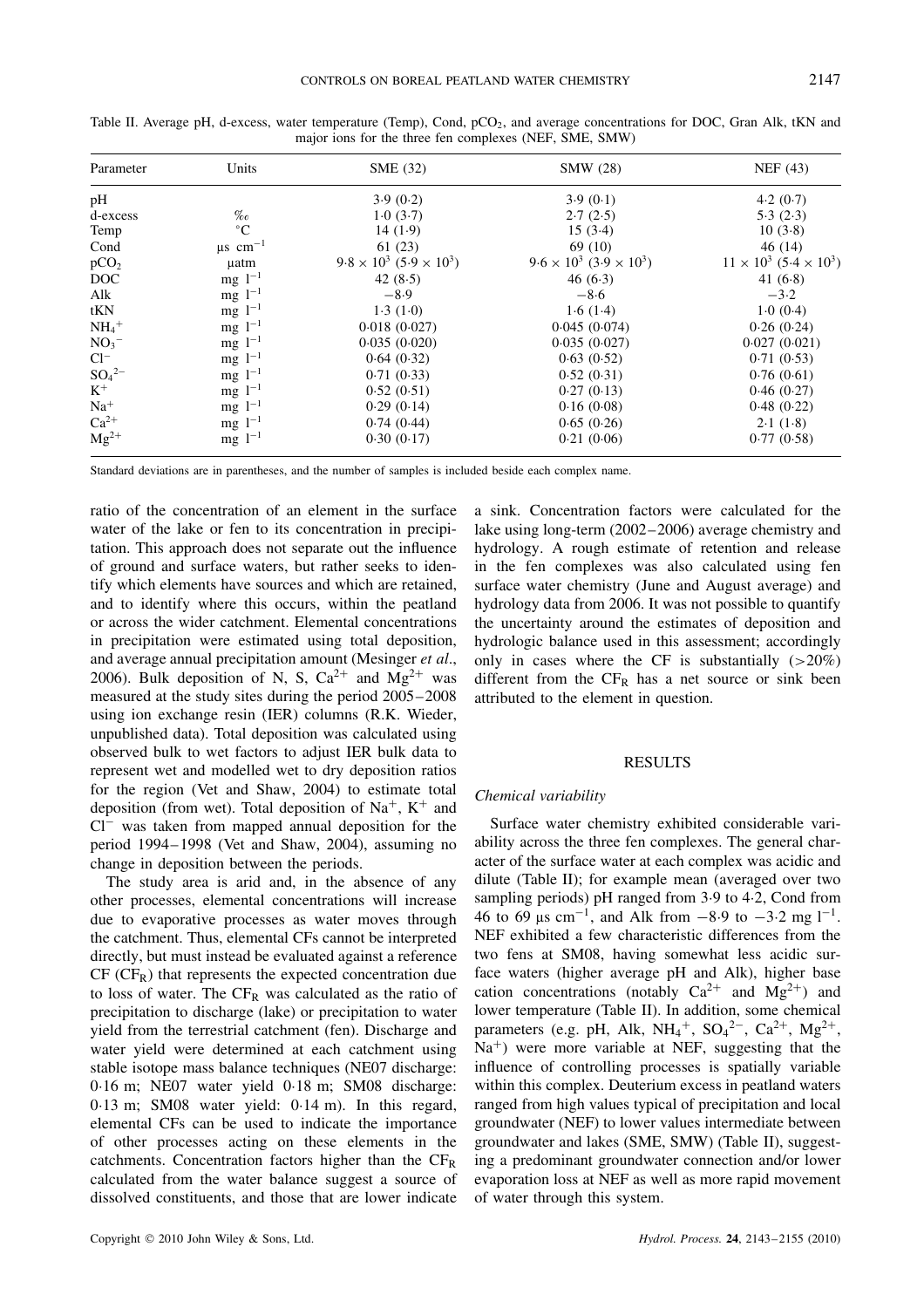|                     | SME $(n = 24)$ |            |          | SMW $(n = 14)$ | NEF $(n = 21)$ |          |
|---------------------|----------------|------------|----------|----------------|----------------|----------|
|                     | Distance       | d-excess   | Distance | d-excess       | Distance       | d-excess |
| pH                  | $0.59**$       | $-0.62$    | 0.22     | $-0.75**$      | 0.29           | $-0.22$  |
| Temp                | 0.27           | $-0.73***$ | 0.20     | $-0.21$        | $-0.54***$     | $-0.27$  |
| Cond                | $-0.52*$       | 0.57       | $-0.28$  | $0.75***$      | $-0.30$        | 0.07     |
| DOC                 | $-0.12$        | $0.73***$  | $-0.59*$ | $0.55*$        | $-0.18$        | $0.46*$  |
| Gran Alk            | 0.18           | $-0.54**$  | $-0.13$  | $-0.22$        | 0.23           | 0.25     |
| $NH_4$ <sup>+</sup> | 0.22           | $-0.46*$   | $-0.46$  | 0.23           | 0.07           | $-0.04$  |
| $NO_3^-$            | 0.05           | $0.41*$    | 0.23     | 0.26           | 0.22           | $0.57**$ |
| $Cl^-$              | $-0.42*$       | 0.15       | $-0.30$  | $-0.32$        | $-0.43*$       | 0.24     |
| $SO_4{}^{2-}$       | $0.42*$        | $0.43*$    | 0.11     | 0.09           | 0.06           | 0.27     |
| $K^+$               | $-0.09$        | $0.68***$  | 0.08     | 0.23           | $-0.10$        | 0.16     |
| $Na+$               | 0.29           | 0.03       | 0.05     | 0.25           | $-0.01$        | 0.30     |
| $Ca^{2+}$           | $0.68***$      | 0.06       | $-0.48$  | $-0.51$        | 0.32           | $-0.18$  |
| $Mg^{2+}$           | $0.60**$       | 0.14       | $-0.05$  | $-0.58*$       | 0.25           | $-0.19$  |
| d-excess            | $-0.45$        |            | $-0.14$  |                | $-0.14$        |          |

Table III. Correlation coefficients between surface water parameters and distance from lake edge and d-excess at the three study fen complexes (August data)

Significant correlations denoted  $(0.05<sup>*</sup>, 0.01<sup>**</sup>, 0.001<sup>***</sup>)$ .

#### *Spatial patterns*

Variability in surface water chemistry within each fen was considerable, but most parameters included in this analysis showed no clear spatial pattern. The distance (to lake edge) variable is a linear measurement used as a proxy to indicate spatial influences and does not directly indicate the functional closeness of a sample point to the lake, as flowpaths are nonlinear and samples situated at greater distance may contribute water to the lake more efficiently if they are situated along a more direct and/or stronger flowpath. A few variables demonstrated consistent relationships with distance from lake edge across the three fen complexes, but often these correlations were low. Cond, DOC,  $Cl^-$  and d-excess were all negatively correlated with distance at these peatlands, while pH increased with distance from the lake (Table III); however, these trends were rarely significant at more than one peatland complex. NEF was the only complex to have a significant spatial pattern for temperature, with higher temperature in closer proximity to the lake (Table III).

There is little evidence that the isotopic enrichment signature is related to distance. Instead, standing water and groundwater influences may be demonstrated by relationships between d-excess and water chemistry; these relationships were largely consistent across all three peatland complexes. Cond, DOC,  $NO_3^-$ ,  $SO_4^2^-$ ,  $K^+$  and  $Na^+$  were all positively related to d-excess, while negative relationships were observed with pH, temperature and  $Ca^{2+}$  concentrations (Table III). High d-excess values indicate more throughflow and lower values are associated with more evaporative conditions. Therefore the negative relationship with temperature may be related to throughflow conditions; areas with more input of colder groundwater having higher d-excess and/or radiative heating of areas exposed to evaporation increasing water temperature. Deuterium excess relationships with DOC (Figure 4) and  $NO<sub>3</sub><sup>-</sup>$  were strong and

significant (three and two of the complexes, respectively), and correlations with pH were also strong. These patterns suggest that waters of a more throughflow nature are under greater influence of organic acidity (high DOC and low pH in higher d-excess water). Lower  $NO<sub>3</sub><sup>-</sup>$  where dexcess is lower suggests removal processes in more evaporatively enriched waters. Negative correlations between d-excess and Alk at two of the fens (Table III) provide additional evidence that throughflow waters are more acidic.

#### *Soil chemistry*

Investigation of the relationships between solution and solid phase chemistry revealed strong relationships for some parameters at two of the fen complexes. Soil pH and eBC were positively related to surface water pH, Alk and concentrations of base cations at NEF and SME (Table IV), while Cond, DOC and  $NO<sub>3</sub><sup>-</sup>$  exhibited negative correlations at these complexes (Table IV). At SMW, relationships between soil pH and eBC and surface water were notably absent. Correlations between soil pH and eBC at NEF and SME were not unexpected owing to exchange between  $H^+$  and base cations on the soil complex. It is apparent that a strong interrelation between soil and surface water chemistry can exist, but it does not necessarily occur in all fens.

#### *Temporal changes*

There was a significant increase in water temperature (SMW:  $2.5^{\circ}$ C; NEF:  $3.8^{\circ}$ C) between June and August at both SMW and NEF and concentrations of most parameters also increased during this period. Only Alk, tKN and  $K^+$  did not show a significant change in one of the two fen complexes, while Cond, DOC,  $NO_3^-$ , Cl<sup>-</sup>,  $SO_4^2^-$ ,  $Ca^{2+}$  and Mg<sup>2+</sup> all increased in both (Table V). Increases in August concentrations were generally less than twofold, but were much higher for  $SO_4^2$ <sup>-</sup> (SMW). Deuterium excess (SMW only),  $pCO<sub>2</sub>$  (NEF only) and surface water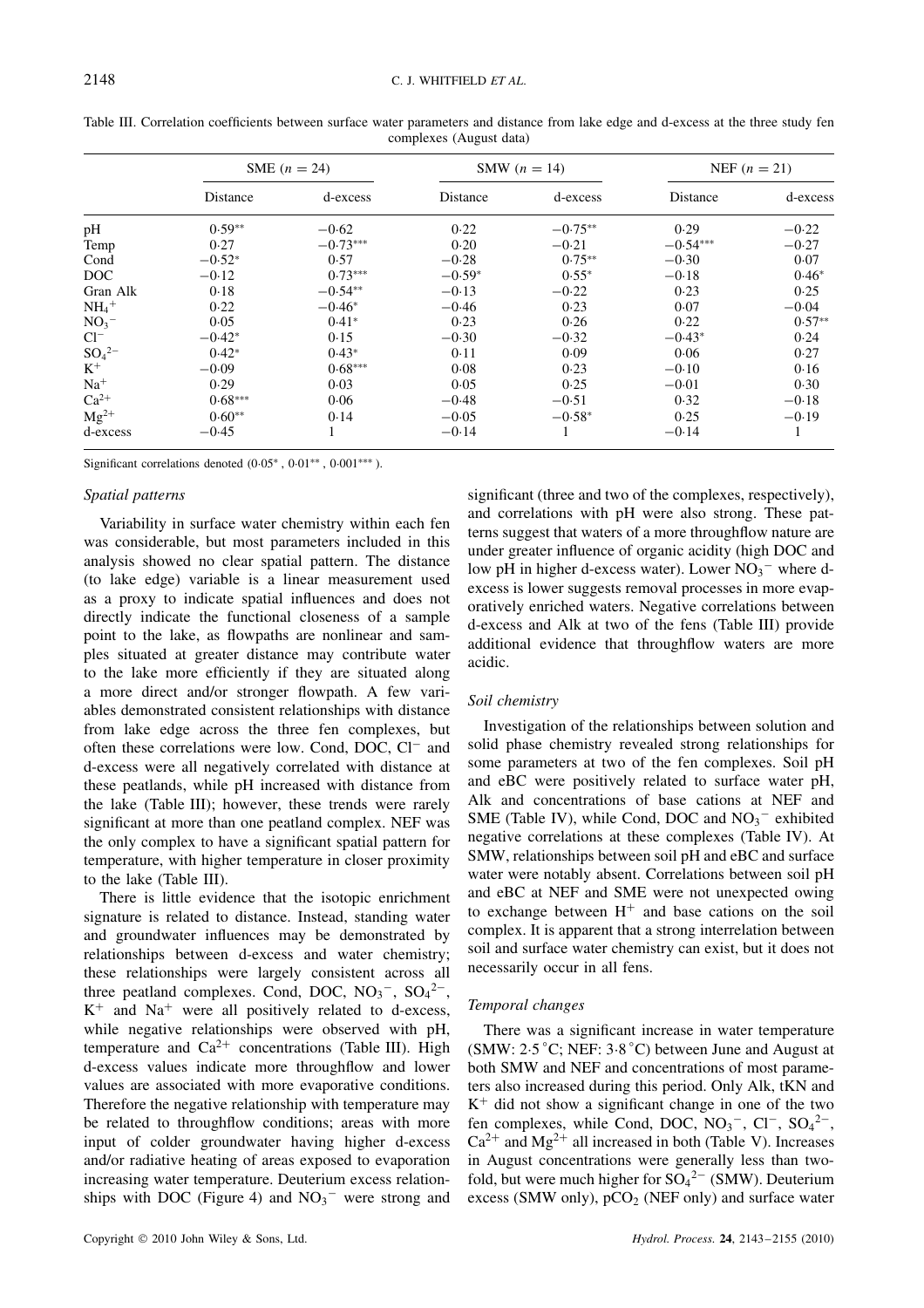

Figure 4. Relationships between DOC and d-excess at the three fen complexes. See Table III for corresponding correlation coefficients and significance levels

pH (both) decreased between June and August. Average increase in soil pH was similar  $(0.1 \text{ pH units})$  at both catchments, albeit this was only significant at NEF.

#### *Elemental retention*

The patterns of retention and release of the major elements  $(Ca^{2+}, Mg^{2+}, Na^+, K^+, Cl^-, S, N)$  were largely consistent between catchments. Based on lake chemistry, the catchments demonstrated a large net retention of anions, with  $Cl^-$  and  $SO_4^2$  concentrations in the lakes lower than would be expected due to evaporative enrichment (Table VI). Sodium,  $K^+$ ,  $Ca^{2+}$  and  $Mg^{2+}$  CFs were higher than their respective  $CF_R$  at NE07, suggesting a source, while N is retained. At SM08,  $Cl^-$ ,  $SO_4^2$ , N and  $Ca^{2+}$  were retained and sources of Na<sup>+</sup>, K<sup>+</sup> and Mg<sup>2+</sup> were apparent. For most elements, retention and release in the fen complexes indicated by their CF was consistent with the patterns observed for the lake catchments. Sulphate CFs for SMW and SME were much lower than for the SM08 catchment as a whole, indicating that the fen complexes are an important sink for atmospherically deposited S. While these catchments appear to be a net N sink for atmospheric deposition, the distribution of N forms is not consistent; the vast majority of export from the catchments was in organic form, while deposition occurred primarily as  $NH_4^+$  and  $NO_3^-$ .

# DISCUSSION

The use of catchment-based models to predict lake chemistry is complicated by the structure and composition of catchments in the study area. In these peatland-dominated catchments, it is necessary to have a fundamental understanding of changes in water chemistry as surface waters route across these landscapes prior to entering lakes. Given the variability (both spatial and temporal) exhibited herein, describing a lumped parameter peatland compartment in a model is difficult.

#### *Chemical variability*

Surface waters in all three peatlands exhibited low pH  $(\sim 4)$ , characteristic of poor fens (Sjors and Gunnarsson, 2002) and bogs (Vitt *et al*., 1995). Poor fens elsewhere in the region have equally low pH and have low mineral concentrations and low Cond (Nicholson, 1989). Peatland pH is strongly negatively correlated to anion deficit (Tahvanainen *et al*., 2002), and the high DOC levels and dilute waters across the three study sites highlight the importance of organic acids on overall acidity (e.g. Siegel *et al*., 2006). At NEF, higher surface water pH in localized areas can be attributed to zones of mineral-rich groundwater inflow, with  $Ca^{2+}$  and  $Mg^{2+}$  concentrations being higher and more variable across this complex. The groundwater inputs are largely damped as surface waters move through more dilute and acidic areas of the complex; detailed spatial sampling was necessary to identify this difference between NEF and SME and SMW, where water chemistry was more uniform. Acidity, base cation concentrations and Alk have been identified as key parameters for characterizing peatlands (Vitt *et al*., 1995; Tahvanainen *et al*., 2003); considerable variation in these parameters at NEF indicates that small areas of moderate-rich fen are imbedded within a large poor fen.

Most N present in these catchments was organic as  $NH_4^+$  and  $NO_3^-$  were low. Nitrification rates are expected to be low in bog and poor fens due to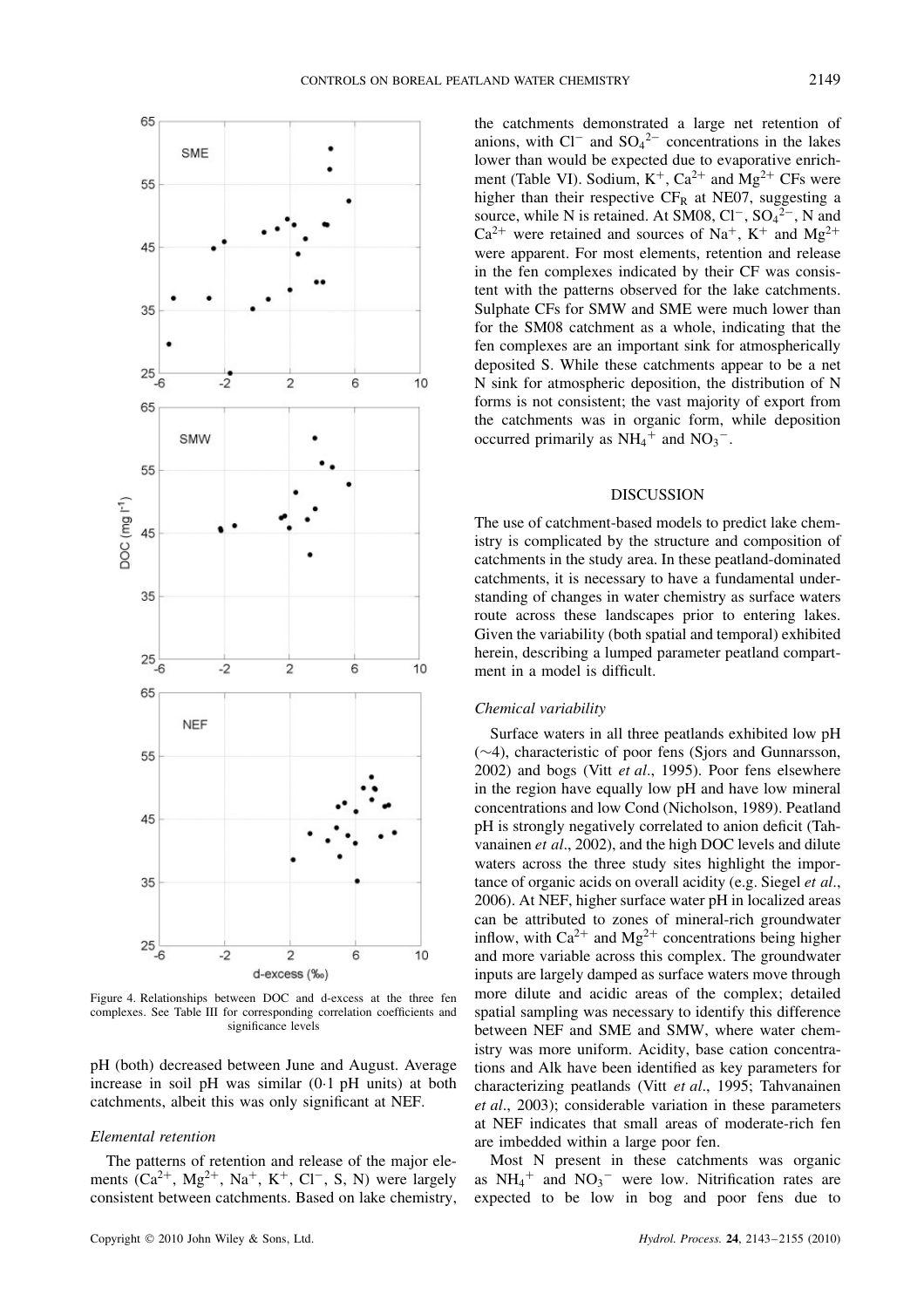|                     |           | SME $(n = 24)$ |         | SMW $(n = 14)$ |            | NEF $(n = 21)$ |  |
|---------------------|-----------|----------------|---------|----------------|------------|----------------|--|
| Parameter           | Soil pH   | $e$ BC         | Soil pH | $e$ BC         | Soil pH    | $e$ BC         |  |
| Distance            | 0.30      | 0.30           | 0.16    | $-0.16$        | 0.17       | 0.36           |  |
| pH                  | $0.58***$ | $0.53**$       | 0.07    | $-0.42$        | $0.84***$  | $0.56***$      |  |
| Temp                | 0.23      | 0.25           | $-0.21$ | $-0.65*$       | 0.24       | $-0.16$        |  |
| Cond                | $-0.60**$ | $-0.40*$       | $-0.23$ | 0.51           | $-0.68***$ | $-0.75***$     |  |
| <b>DOC</b>          | $-0.37*$  | $-0.18$        | $-0.39$ | 0.53           | $-0.49$    | $-0.03$        |  |
| Gran Alk            | $0.51*$   | $0.08**$       | $-0.10$ | $-0.08$        | $0.72**$   | $0.55*$        |  |
| $NH_4$ <sup>+</sup> | 0.39      | 0.02           | 0.14    | 0.46           | 0.22       | 0.29           |  |
| $NO_3^-$            | $-0.30**$ | $-0.01*$       | $-0.24$ | 0.10           | $-0.49*$   | $-0.09$        |  |
| $Cl^-$              | $-0.26$   | $-0.18$        | 0.30    | $-0.53$        | 0.12       | $-0.33$        |  |
| $SO_4{}^{2-}$       | 0.29      | 0.33           | $-0.28$ | $-0.30$        | $-0.03$    | 0.16           |  |
| $K^+$               | $-0.16$   | $-0.17$        | 0.09    | 0.33           | $-0.16$    | $-0.05$        |  |
| $Na+$               | $0.68**$  | $0.48**$       | $-0.11$ | 0.27           | $0.41**$   | $0.51**$       |  |
| $Ca^{2+}$           | $0.54**$  | $0.54**$       | $-0.22$ | $-0.16$        | $0.86***$  | $0.75***$      |  |
| $Mg^{2+}$           | $0.40*$   | $0.39*$        | $-0.20$ | $-0.22$        | $0.89***$  | $0.73***$      |  |
| Soil pH             |           | $0.71***$      |         | $-0.10$        |            | $0.61**$       |  |

Table IV. Correlation coefficients between soil pH and eBC and distance and water chemistry parameters at the three peatlands

Significance indicated by  $*(0.05)$ ,  $** (0.01)$  and  $*** (0.001)$ .

Table V. Comparison of June and August measurements of surface water parameters and soil pH at SMW and NEF using a Wilcoxon signed-rank test

| Parameter                         |                    | SMW $(n = 14)$      |              |                    | NEF $(n = 21)$      |              |  |
|-----------------------------------|--------------------|---------------------|--------------|--------------------|---------------------|--------------|--|
|                                   | June               | August              | Significance | June               | August              | Significance |  |
| pH                                | 4.0                | 3.8                 | 0.01         | 4.2                | 4.1                 | 0.001        |  |
| d-excess $(\%_0)$                 | 3.6                | 2.1                 | 0.01         | 5.5                | 5.9                 | <b>NS</b>    |  |
| Temperature $(^{\circ}C)$         | 13                 | 16                  | 0.01         | 8.7                | 12                  | 0.001        |  |
| Cond ( $\mu$ S cm <sup>-1</sup> ) | 67                 | 73                  | 0.05         | 39                 | 53                  | 0.001        |  |
| DOC (mg $1^{-1}$ )                | 41                 | 50                  | 0.01         | 39                 | 44                  | 0.001        |  |
| Alk (mg $1^{-1}$ )                | $-8.1$             | $-8.8$              | <b>NS</b>    | $-1.3$             | $-3.4$              | <b>NS</b>    |  |
| tKN $(mg 1^{-1})$                 | 0.75               | 2.1                 | NS           | 1.3                | 0.98                | NS.          |  |
| $NH_4^+$ (mg $1^{-1}$ )           | 0.036              | 0.038               | <b>NS</b>    | 0.33               | 0.17                | 0.05         |  |
| $NO_3^-$ (mg $1^{-1}$ )           | 0.006              | 0.054               | 0.01         | 0.008              | 0.045               | 0.001        |  |
| $Cl^{-}$ (mg $l^{-1}$ )           | 0.14               | 0.93                | 0.01         | 0.44               | 0.98                | 0.001        |  |
| $SO_4^{2-}$ (mg $1^{-1}$ )        | 0.072              | 0.72                | 0.05         | 0.45               | $1-0$               | 0.01         |  |
| $K^+$ (mg $1^{-1}$ )              | 0.34               | 0.24                | <b>NS</b>    | 0.51               | 0.41                | <b>NS</b>    |  |
| $Na^{+}$ (mg $1^{-1}$ )           | 0.15               | 0.15                | <b>NS</b>    | 0.54               | 0.42                | 0.05         |  |
| $Ca^{2+}$ (mg $1^{-1}$ )          | 0.51               | 0.76                | 0.01         | 0.74               | 0.65                | 0.001        |  |
| $Mg^{2+}$ (mg $l^{-1}$ )          | 0.17               | 0.23                | 0.01         | 0.68               | 0.97                | 0.001        |  |
| $pCO2$ (µatm)                     | $12 \times 10^{3}$ | $8.9 \times 10^{3}$ | <b>NS</b>    | $13 \times 10^{3}$ | $9.5 \times 10^{3}$ | 0.05         |  |
| Soil pH                           | 3.7                | 3.8                 | NS           | 3.6                | 3.7                 | 0.001        |  |

Table VI. Concentration factors reported for the study lake catchments

|  |  |                     |  | Lake $CF_R$ Na <sup>+</sup> K <sup>+</sup> Mg <sup>2+</sup> Ca <sup>2+</sup> Cl <sup>-</sup> SO <sub>4</sub> <sup>2-</sup> N |  |
|--|--|---------------------|--|------------------------------------------------------------------------------------------------------------------------------|--|
|  |  | SM08 4.4 5.6 10 6.5 |  | NE07 3.3 5.5 4.3 21 8.0 1.8 0.3 2.0<br>$3.2$ $2.3$ $0.7$ $2.9$                                                               |  |

The reference concentration factor  $(CF_R)$  indicates the expected concentration due to evaporative processes. Italicized and bolded values denote net sinks and sources, respectively.

inhibition by acidity through superior competitive traits of methanotrophic bacteria (Bayley *et al*., 2005) and dissolved inorganic N is often dominated by  $NH_4^+$  in peatland systems (Tahvanainen *et al*., 2002). Ammonium concentrations were higher and more variable at NEF, presumably due to local differences in ammonification, nitrification and assimilation, but differential deposition between the two sites could also play a role, as NE07 is located downwind of major industrial emissions sources, whereas SM08 is more remote.

#### *Spatial patterns*

In general, fen complex surface water was spatially heterogeneous, and few spatial trends in chemistry were observed. Controlling factors that include hydrology, subsurface water chemistry, precipitation chemistry, bedrock/soil quality and weathering rate, cation exchange with soils, plant uptake and microbial processes (Vitt *et al*., 1995; Tahvanainen *et al*., 2002) can operate at various spatial scales, and thereby obscure spatial patterns. Nonetheless, relationships between distance from lake edge and Cond, Cl<sup>-</sup>, DOC and pH were observed at the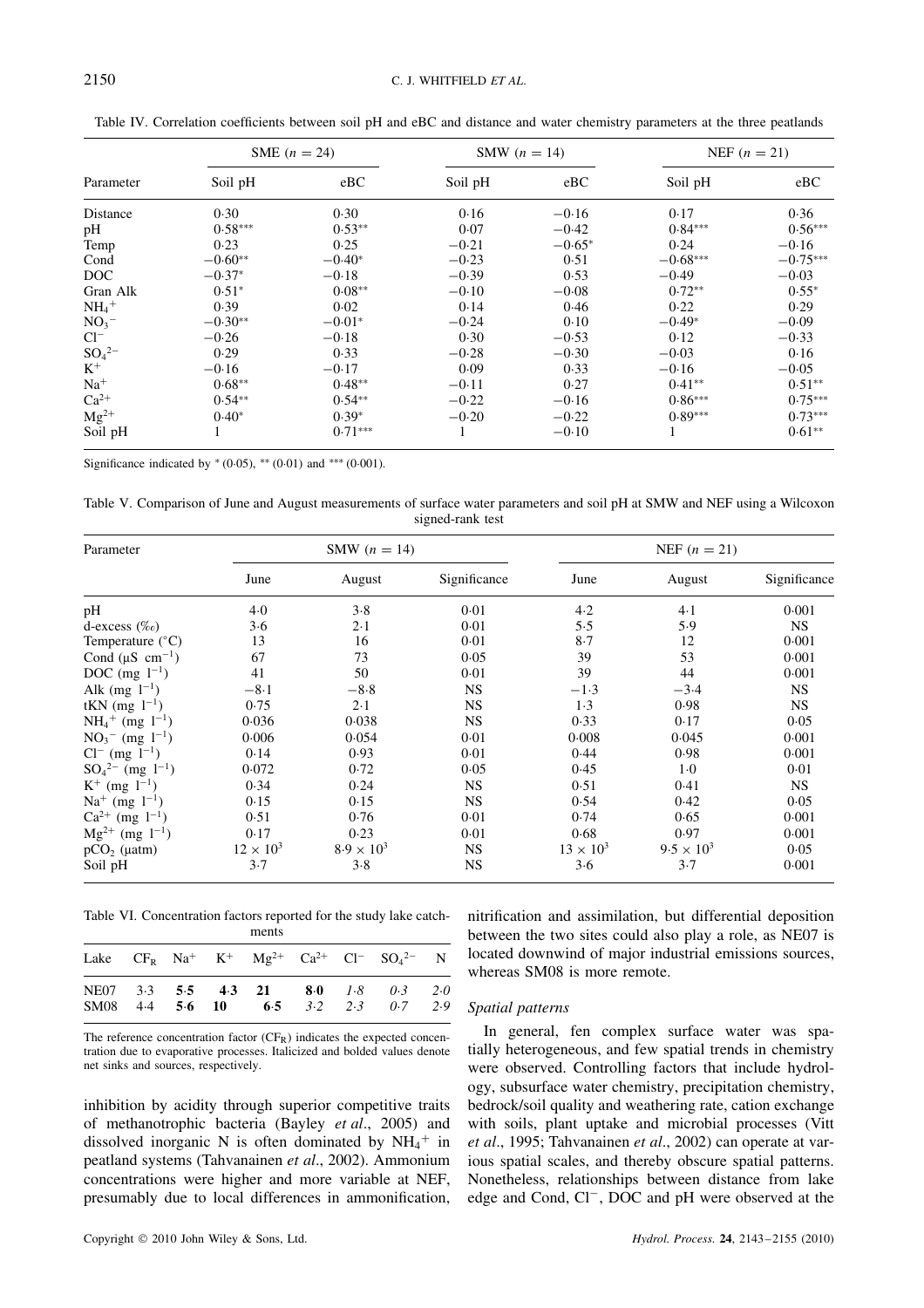three study fens. Hydrological studies of pond–peatland complexes across North America reveal variable porewater chemistry and evidence of seasonal flow reversals that generate spatial variation in water chemistry (Vermont: Mouser *et al*., 2005; Wisconsin: Marin *et al*., 1990; Alberta: Ferone and Devito, 2004). Marin *et al*. (1990) observed increasing concentrations of DOC and specific conductance with distance from lake edge in a poor fen. In the current study, where movement of surface water is believed to be unidirectional towards the lake, the opposite pattern was detected and increases in DOC concentration likely result from greater contributions of organic acids as surface water follows longer flow paths across organic soils. This finding coupled with low pH in surface waters close to the lake indicates that fen surface waters become more acidic as they move lakeward across the peatlands in these catchments. Higher  $Cl^-$  close to the lake may indicate some evaporative enrichment of these waters.

At NEF, lower water temperature with distance from the lake suggests that marginal areas are more susceptible to influences from shallow groundwater. Mineral soil deposits encompass much of the complex, and samples taken around the periphery of the complex were notably colder, likely due to groundwater inputs in contact with underlying discontinuous permafrost. Internal groundwater upwellings are also apparent in places that lead to more disorganized flow patterns, flow reversals and stagnant zones with higher evaporation loss due to standing water. Degrading permafrost is not anticipated to alter the isotopic signature of groundwater inputs, as the signature of permafrost is comparable to both precipitation and groundwater (J.J. Gibson, unpublished data). These locations of groundwater discharge have generally higher Alk and pH, and can increase variability and obscure spatial patterns in chemistry that might occur across the peatland due to processes such as ion exchange, biological uptake and evaporative concentration as water flows lakeward. Accordingly, a lumped parameter approach that describes the cumulative behaviour of these influences will be favoured within the context of a hydrogeochemical model.

No relationship between d-excess and distance was observed, but within each fen a range in d-excess reflects areas subject to evaporation or infiltration of groundwater. Deuterium excess was linked to temperature, Cond, DOC and some ion concentrations. Reduced d-excess where water temperature is elevated is possible due to radiative heating associated with higher rates of evaporation (likely predominant at SM08), or alternately that higher d-excess values (and lower temperatures) are indicative of inflows of groundwater and/or contact with permafrost in some areas of the fen complex (NEF). It is clear from d-excess variations that evaporation and transpiration vary in proportion across the wetland; however, this cannot be used to directly infer variations in total evapotranspiration losses. Lower d-excess is a strong evidence of shallow, more sluggish water movement and reduced groundwater throughput. These low d-excess

waters exhibited lower DOC concentrations, suggesting that zones of more sluggish water movement are subject to greater mineralization of DOC, due to photodegradation (increased light penetration) or other processes. Alternatively, high DOC in higher d-excess waters might be attributed to physical conditions whereby the movement of water through organic soils stimulates DOC production. Nitrate was also elevated in higher d-excess waters. Given that low  $NO<sub>3</sub><sup>-</sup>$  concentrations are expected in low pH environments where nitrifying bacteria experience competition and are less effective in creating  $NO_3$ <sup>-</sup> (Bayley *et al*., 2005), the movement of water may also be important for N dynamics, and lower reductive assimilation in more rapidly moving waters may occur.

#### *Soil chemistry*

In the current study, shallow organic soil chemistry was strongly related to the chemistry of surface waters in contact with it at SME and NEF, while relationships were absent at SMW. Variability for most surface water chemical parameters was low at SMW (Table II) and detection of relationships to soil chemistry was likely made difficult as a result. Proctor (1994) discussed the importance of cation exchange with peat as a shortterm buffer of ions in surface water. The exchange complex, which represents a much larger cation pool than that of the dilute surface waters (Sjors and Gunnarsson, 2002), responded to the cation concentrations of the surface waters. Soil eBC were higher where surface water concentrations were highest at NEF and SME. The exchangeable fraction of base cations in peatlands can be expected to respond to changes in base cation concentrations of precipitation. Upland mineral soils are subject to similar processes; however, the spatial variability demonstrated here for organic soils has not yet been reported for upland systems. Given the local nature of elevated surface water base cation concentrations in these peatlands, cation exchange with organic soils is particularly important for dampening mineral-rich groundwater inputs as the water disperses from the point of discharge.

#### *Temporal variability*

Changes in surface water chemistry are strongly influenced by hydrology, with most elements increasing in concentration between June and August. Two mechanisms influence seasonal variability in surface water concentrations. Surface waters are diluted during melt of the overlying snowpack (prior to sampling in June), with relatively slow runoff of this water. During the open-water season evaporative enrichment of the surface waters coincides with increased evaporation losses and presumably total evapotranspiration loss. This is consistent with Sjors and Gunnarsson (2002), who reported that dilution of surface waters by snowmelt is usually strong but temporary. Isotopic enrichment signals showed varied temporal responses. Lower d-excess at SMW in August confirms the influence of evaporative processes, while unchanging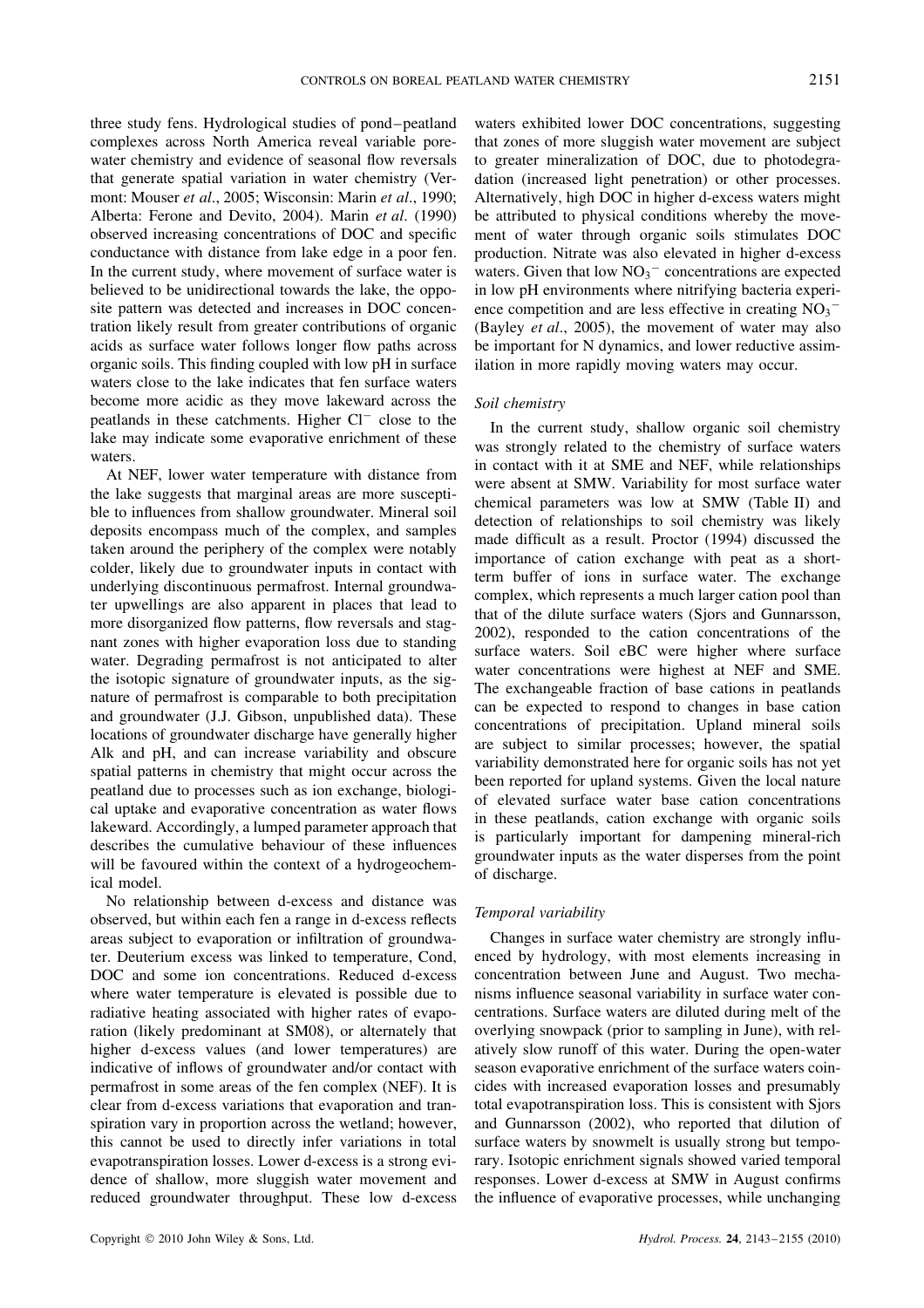d-excess at NEF can be attributed to groundwater flow to the fen complex. For a boreal fen in Norway, Kværner and Kløve (2008) found that d-excess did not decrease during low-flow periods, despite minimal groundwater inputs, and the absence of a change was believed due to low evaporation. Climatic influences such as ambient humidity may limit evaporative enrichment, and alternatively, peatlands with long water residence times might be less likely to demonstrate changes in d-excess at this temporal scale.

Decreases in surface water pH observed here are consistent with other studies. Bog water pH has been shown to fluctuate  $0.1-0.2$  pH units on an annual basis, with peak depression during summer in synchronization with  $SO_4^2$ <sup>-</sup> peaks (Proctor, 1994, 2006). Sulphate increases are likely to be observed upon rewetting of the organic soils due to the oxidation of sulphides during water table drawdown (Eimers *et al*., 2003; Proctor, 2006), although some evaporative concentration of  $SO_4^2$  in surface waters may also be important for these systems (e.g. Adamson *et al*., 2001). Seasonal increases in cation concentrations have been reported for a poor-fen rich-fen gradient in Finland, with moderately rich fens showing a larger change than poor fens, possibly due to a concentration effect (Tahvanainen *et al*., 2003). Ombrotrophic bogs in England also exhibit  $Ca^{2+}$  and  $Mg^{2+}$  maxima during mid to late summer and minima in winter (Proctor, 1994, 2006; Adamson *et al*., 2001). Vitt *et al*. (1995) found increases in  $Ca^{2+}$ , Mg<sup>2+</sup> and Na<sup>+</sup> over the course of the growing season at extreme-rich and moderate-rich fens. In the current study, no temporal change in d-excess at NEF suggests that evaporative enrichment plays a limited role in the observed concentration changes. The influence of groundwater is likely more important as groundwater concentrations of the major elements  $(Ca^{2+}, Mg^{2+},$  $Na^+$ ,  $K^+$ ,  $Cl^-$ ,  $SO_4{}^{2-}$ ) in the study catchments are higher than both precipitation and surface water concentrations (K. Tattrie, unpublished data). A greater relative contribution of groundwater to the surface could be responsible for the higher observed concentrations in August. Potassium often demonstrates a sharp peak in early or late spring, followed by declines over the course of the summer due to vegetative uptake (Proctor, 1994; Vitt *et al*., 1995; Tahvanainen *et al*., 2003). This trend was likely not observed in the current study due to the later initial sampling; however, the strength of this pattern can exhibit considerable variability year over year (Proctor, 2006). Higher  $NO<sub>3</sub><sup>-</sup>$  concentrations during August may result from elevated surface water temperatures, as higher temperatures may stimulate microbial activity, with more  $NO_3^-$  generated through nitrification. Experimental manipulation of peat cores with lower water levels demonstrated a similar result (Freeman *et al*., 1993). At NEF, where higher pH is more likely to facilitate nitrification, decreased  $NH_4^+$  between June and August could be a consequence of increased nitrification, or may be attributed to vegetative uptake (e.g. Urban *et al*., 1988).

The increase in DOC and the decrease in  $pCO<sub>2</sub>$ observed during the summer are attributed to different mechanisms. Waddington and Roulet (1997) suggested that DOC is diluted during wet periods. In the study area, DOC was likely diluted during snowmelt, and the increases between June and August are not unexpected given the potential for evaporative concentration in these systems, and likely contribute to the observed pH depression. Further, experimental manipulation by Tipping *et al*. (1999) showed that DOC increased with ambient air temperature, and thus a warmer environment in August at the study sites is also likely to stimulate DOC production. Higher water temperature might also be expected to increase respiration and raise  $pCO<sub>2</sub>$  concentrations; however,  $pCO<sub>2</sub>$  concentrations were lower in August. Decreases in  $pCO<sub>2</sub>$  between June and August are believed to result from the accumulation of dissolved  $CO<sub>2</sub>$  during respiration under the snowpack (snowpack is generally present between 6 and 7 months in the study region, but the respiration period is likely shortened according to the availability of oxygen) with subsequent decreases in  $pCO<sub>2</sub>$  over the course of the summer. This is consistent with fluxes of  $CO<sub>2</sub>$  from lakes to the atmosphere which can be greater in the summer than the fall, reflecting the dissolved  $CO<sub>2</sub>$  concentrations in the lakes (Rantakari and Kortelainen, 2005).

Soil pH increased as water pH decreased, apparently due to the fact that greater cation concentrations in surface waters can induce greater  $Ca^{2+}$  and  $Mg^{2+}$  binding to soil exchange sites and displace  $H^+$ . Proctor (1994) posited that increased surface water cation concentrations are not due to a concentration effect, but rather equilibration of the surface water with peat, and that the decrease in surface water pH during the summer is the result of new  $H^+$  originating during the production of new cation exchange sites on the peat. In the current study, the exchange complex does not appear to contribute cations to the surface water, but rather responds to evaporative concentration of the surface waters by binding more base cations and displacing  $H^+$ .

## *Catchment retention and release*

The boreal peatland catchments of this study exhibit retention of atmospherically deposited  $SO_4^2$ , N, and  $Cl^-$  while for base cations catchment release is predominant. Retention of  $SO_4^2$  occurs primarily through two processes: bacterial  $SO_4^2$  reduction is common in peatland porewaters (e.g. Thompson and Bottrell, 1998) while biological uptake of S can also be a large sink in peatlands (Bayley *et al*., 1986). Sulphur retention is estimated to be 91 and 82% of deposition inputs at NE07 and SM08, respectively. Nitrogen is retained at the catchments. Although small losses through denitrification could offset some N retention in these peatland systems, N deposition remains low relative to polluted regions, and given N-limited growth in terrestrial environments, net retention in fen systems is expected (Prepas *et al*., 2001). Chloride is strongly retained in the study catchments. A number of studies have shown the limitations of treating  $Cl^-$  as inert and highlighted the complexity of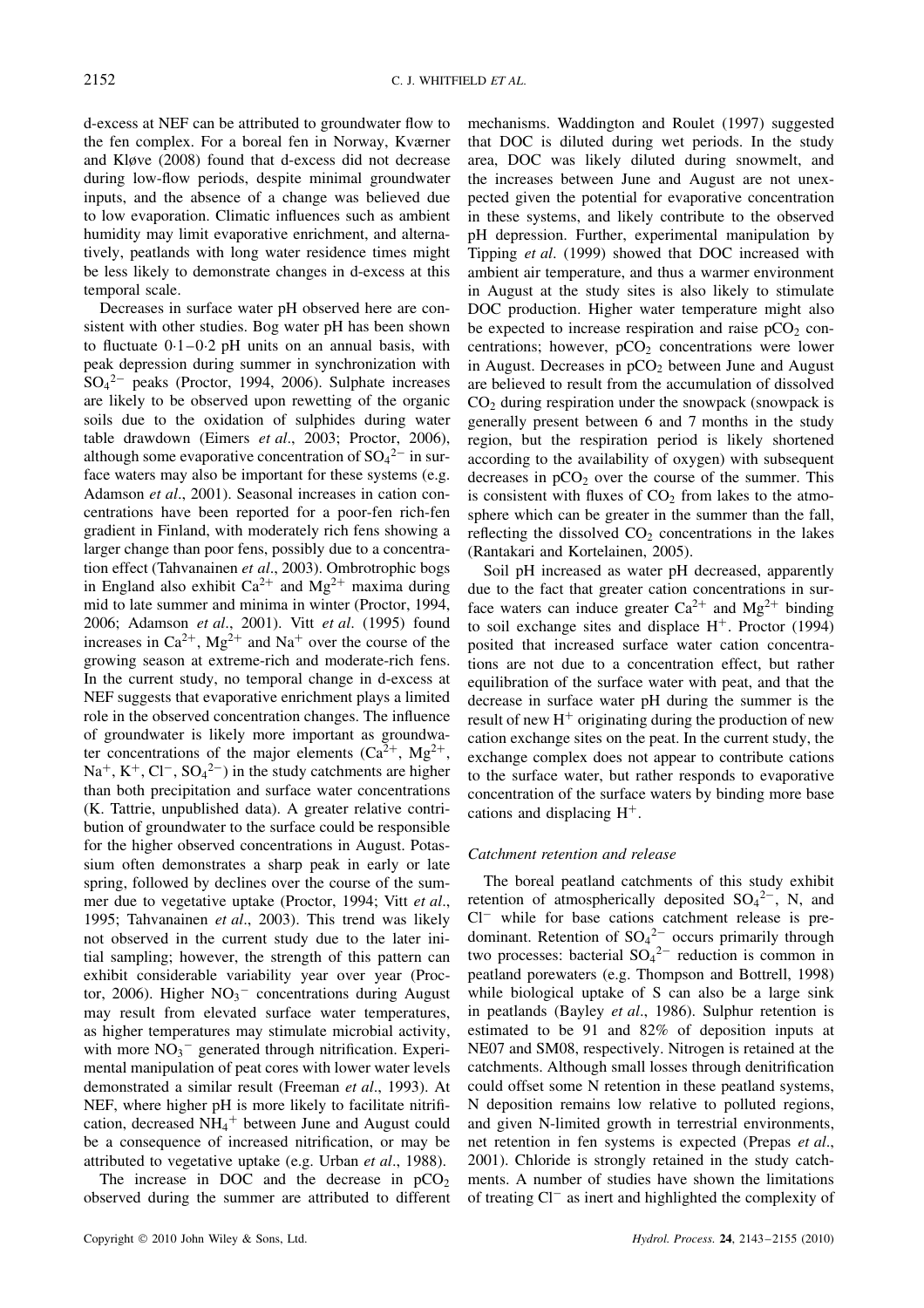biogeochemical cycling of Cl<sup>-</sup> (e.g. Lovett *et al.*, 2005; Oberg and Sanden, 2005). Briefly, inorganic  $Cl^-$  may be converted to organic  $Cl^-$  by soil micro-organisms, may adsorb to soils (Gebhardt and Coleman, 1974), and additionally, while it makes up a small percentage of biomass by weight,  $Cl^-$  is taken up as a counter ion to cationic nutrients (e.g. Lobert *et al*., 1999). Given that these elements exhibit consistent and comparable retention across the study sites, appropriate sinks should be specified in hydrogeochemical models.

Chloride retention through incorporation into vegetation can be estimated for these peatlands using a simple calculation based on the annual photosynthetic sink of carbon in poor fens in Northern Alberta (90 g C m<sup>-2</sup>: Glenn *et al*., 2006), the C fraction of peat in the study peatlands  $(0.43)$  and the median  $Cl^-$  content of peat  $(0.35 \text{ mg Cl}^{-} \text{ g}^{-1}$ : Lobert *et al.*, 1999). This approximation indicates that  $Cl^-$  retention (12 mg m<sup>-2</sup>) in the peatlands can be a significant component ( $\sim$ 25%) of the relatively low level of atmospheric deposition. As such, it will be necessary to parameterize these retention processes in order to describe runoff chemistry. Assimilatory retention of  $SO_4^2$  can also be considerable, as these organic soils are approximately  $0.17\%$  S (by mass) and approximately  $0.25$  g S m<sup>-2</sup> may be retained in biomass on an annual basis. Downward diffusion and bacterial reduction of  $SO_4^2$ <sup>-</sup> in deeper waters (Thompson and Bottrell, 1998) are likely to account for additional retention of atmospherically deposited S, and fen water  $SO_4^2$ <sup>-</sup> concentrations at NE07 decrease at depth (D.L. Laxton, unpublished data). Vile *et al*. (2003) estimated that the potential average  $SO_4^2$  reduction rate for peatlands of central Alberta (low S deposition) was greater than deposition. Accordingly, peatland-dominated catchments in the study area exhibit the capacity to retain the majority of atmospheric  $SO_4^2$  at present deposition levels.

With the exception of  $Ca^{2+}$  at SM08, catchment sources of base cations were apparent at the study catchments. Organic soils represent a large stock of base cations, but do not contribute a stable supply in the manner that weathering processes constitute a source in mineral soils. Weathering rates for the rooting zone of upland mineral soils in the study catchments are extremely low (McDonald, 2009) and the spatial extent of these areas is limited. Given the large sources for some base cations indicated by the mass balance, it is unlikely that they can be attributed solely to mineral weathering and contributions of base cations to the lakes from groundwater inflows are perceived to be important. At NE07, the presence of local groundwater discharge to the fen has been well established. While the fen complexes at SM08 exhibit limited evidence of a base cation source, the relative lake area is much larger at this catchment and groundwater is estimated to account for a measurable component of the water balance (J.J. Gibson, unpublished data) and a direct source of  $Na<sup>+</sup>$  and  $Mg<sup>2+</sup>$  to the lake is probable. Unlike the retention demonstrated for S, N and  $Cl^-$ , sources of base cations can be expected to vary between catchments, and catchment-specific model

parameterization will be necessary to accurately predict runoff chemistry.

## **CONCLUSIONS**

Peatland surface water chemistry in the AOSR exhibits substantial variability both within and between fen complexes, highlighting the limitation of characterizing peatland surface water chemistry by sampling at select or few locations, particularly in catchments where groundwater inputs of a contrasting chemical nature prevail. Cation exchange, vegetative uptake and microbial reduction are important controls on surface water chemistry across the three study peatlands. These processes are responsible for retaining large amounts of atmospherically deposited  $Cl^-$ , S and N in these fen-dominated systems. Hydrologic influences (e.g. base cation rich groundwater discharge and evaporation) are also critically important, but are difficult to discern owing to variable spatial influence. Detailed site investigations such as this are necessary to improve our understanding of the regulation of surface water chemistry by peatlands in the AOSR and will ultimately facilitate the use and development of hydrogeochemical models to predict the response of surface water chemistry to elevated deposition of S and N. Nonetheless, groundwater inflows may pose a challenge for generating reliable model predictions, especially for catchments with limited data.

#### ACKNOWLEDGEMENTS

This work was supported by grants from CEMA and NSERC awarded to J.A. and S.A.W., a NSERC scholarship awarded to C.J.W. and a NSERC USRA awarded to T.A.S. This research was also undertaken, in part, thanks to funding from the Canada Research Chairs Program and an NSERC Discovery grant. The authors would like to thank H. Broadbent, S. Burgess, J. Findeis and K. Tominaga for their contributions to the chemical analyses at Trent and Alberta Environment for their logistical support. R.K. Wieder's provision of ion exchange resin data for the study sites is gratefully acknowledged. In addition, the authors appreciate K. Tattrie's contribution to this work through the organization and provision of isotope data.

#### **REFERENCES**

- Adamson JK, Scott WA, Rowland AP, Beard GR. 2001. Ionic concentrations in a blanket peat bog in northern England and correlations with deposition and climate variables. *European Journal of Soil Science* **52**: 69–79.
- Bayley SE, Behr RS, Kelly CA. 1986. Retention and release of S from a freshwater wetland. *Water Air and Soil Pollution* **31**: 101–114.
- Bayley SE, Thormann MN, Szumigalski AR. 2005. Nitrogen mineralization and decomposition in western boreal bog and fen peat. *Ecoscience* **12**: 455–465.
- Bennett KE, Gibson JJ, McEachern PM. 2008. Water-yield estimates for critical loadings assessment: comparisons of gauging methods versus an isotopic approach. *Canadian Journal of Fisheries and Aquatic Sciences* **65**: 83–99.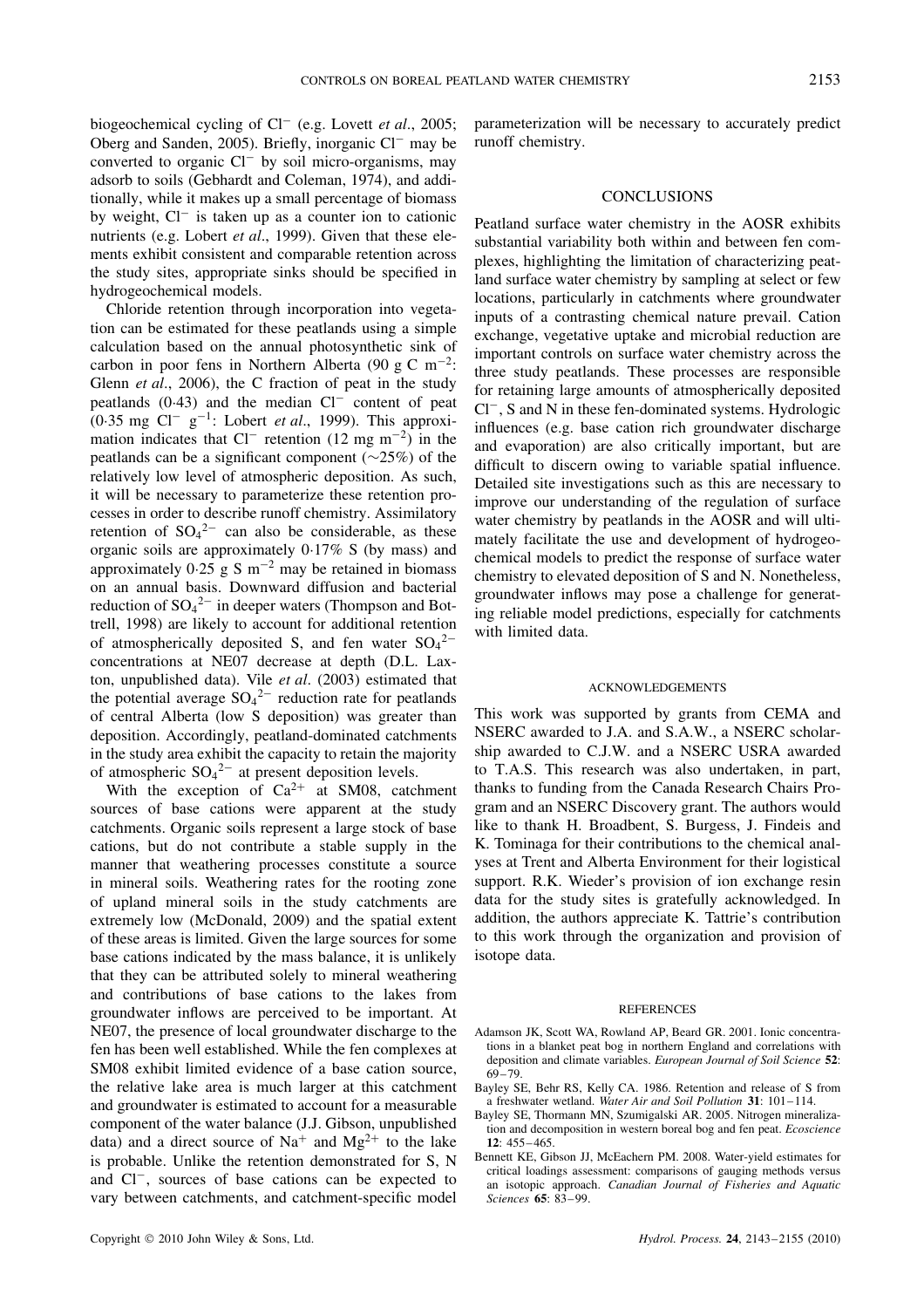- Blancher PJ, McNicol DK. 1987. Peatland water chemistry in central Ontario in relation to acid deposition. *Water Air and Soil Pollution* **35**: 217–232.
- Bragg OM. 2002. Hydrology of peat-forming wetlands in Scotland. *Science of the Total Environment* **294**: 111–129.
- Coplen TB. 1996. New guidelines for reporting stable hydrogen, carbon, and oxygen isotope-ratio data. *Geochimica et Cosmochimica Acta* **60**: 3359–3360.
- Cosby BJ, Hornberger GM, Galloway JN, Wright RF. 1985. Modeling the effects of acid deposition: assessment of a lumped parameter model of soil water and streamwater chemistry. *Water Resources Research* **21**: 51–63.
- Craig H. 1961. Isotopic variations in meteoric waters. *Science* **133**: 1702–1703.

Dansgaard W. 1964. Stable isotopes in precipitation. *Tellus* **16**: 436–468. Eimers MC, Dillon PJ, Schiff SL, Jeffries DS. 2003. The effects of

- drying and re-wetting and increased temperature on sulphate release from upland and wetland material. *Soil Biology and Biochemistry* **35**: 1663–1673.
- Environment Canada. 2009. National climate data and information archive. Available at: http://climate.weatheroffice.ec.gc.ca/climateData/ canada e.html (verified January 28, 2009), Meteorological Service of Canada, Environment Canada, Downsview, ON.
- Ferone JM, Devito KJ. 2004. Shallow groundwater-surface water interactions in pond-peatland complexes along a Boreal Plains topographic gradient. *Journal of Hydrology* **292**: 75–95.
- Freeman C, Lock MA, Reynolds B. 1993. Impacts of climate change on peatland hydrochemistry: a laboratory based experiment. *Chemistry and Ecology* **8**: 49–59.
- Futter MN, Butterfield D, Cosby BJ, Dillon PJ, Wade AJ, Whitehead PG. 2007. Modeling the mechanisms that control in-stream dissolved organic carbon dynamics in upland and forested catchments. *Water Resources Research* **43**: W02424, DOI:10.1029/2006WR004960.
- Gat JR. 1996. Oxygen and hydrogen isotopes in the hydrological cycle. *Annual Review of Earth and Planetary Sciences* **24**: 225–262.
- Gebhardt H, Coleman NT. 1974. Anion adsorption by allophanic tropical soils: I. Chloride adsorption. *Soil Science Society of America Journal* **38**: 255–258.
- Gibson JJ, Prepas EE, McEachern PM. 2002. Quantitative comparison of lake throughflow, residency, and catchment runoff using stable isotopes: modelling and results from a regional survey of boreal lakes. *Journal of Hydrology* **262**: 128–144.
- Gibson JJ, Edwards TWD, Birks SJ, St. Amour NA, Buhay W, McEachern P, Wolfe BB, Peters DL. 2005. Progress in Isotope Tracer Hydrology in Canada. *Hydrological Processes* **19**: 303–327.
- Glenn AJ, Flanagan LB, Syed KH, Carlson PJ. 2006. Comparison of net ecosystem CO2 exchange in two peatlands in western Canada with contrasting dominant vegetation, *Sphagnum* and *Carex*. *Agricultural and Forest Meteorology* **140**: 115–135.
- Gorham E, Bayley SE, Schindler DW. 1984. Ecological effects of acid deposition upon peatlands: a neglected field in "acid-rain" research. *Canadian Journal of Fisheries and Aquatic Sciences* **41**: 1256–1268.
- Hope D, Dawson JJC, Cresser MS, Billett MF. 1995. A method for measuring free  $CO<sub>2</sub>$  in upland streamwater using headspace analysis. *Journal of Hydrology* **166**: 1–14.
- Hunt RJ, Krabbenhoft DP, Anderson MP. 1997. Assessing hydrogeochemical heterogeneity in natural and constructed wetlands. *Biogeochemistry* **39**: 271–293.
- Kværner J, Kløve B. 2008. Generation and regulation of summer runoff in a boreal flat fen. *Journal of Hydrology* **360**: 15–30.
- Lobert JM, Keene WC, Logan JA, Yevich R. 1999. Global chlorine emissions from biomass burning: reactive chlorine emissions inventory. *Journal of Geophysical Research* **104**: 8373–8389.
- Lovett GM, Likens GE, Buso DC, Driscoll CT, Bailey SW. 2005. The biogeochemistry of chlorine at Hubbard Brook, New Hampshire, USA. *Biogeochemistry* **72**: 191–232.
- Marin LE, Kratz TK, Bowser CJ. 1990. Spatial and temporal patterns in the hydrogeochemistry of a poor fen in northern Wisconsin. *Biogeochemistry* **11**: 63–76.
- McDonald M. 2009. An assessment of weathering rates and steady-state critical loads in the Athabasca Oil Sands Region, Alberta. MSc thesis, Trent University, Peterborough, ON.
- Mesinger F, DiMego G, Kalnay E, Mitchell K, Shafran PC, Ebisuzaki W, Jovic D, Woollen J, Rogers E, Berbery EH, Ek MB, Fan Y, Grumbine R, Higgins W, Li H, Lin Y, Manikin G, Parrish D, Shi W. 2006. North American Regional Reanalysis: A long-term, consistent, high-resolution climate dataset for the North American domain, as a major improvement upon the earlier global reanalysis datasets in

both resolution and accuracy. *Bulletin of the American Meteorological Society* **87**: 343–360.

- Moore T, Blodau C, Turunen J, Roulet NT, Richard PJH. 2004. Patterns of nitrogen and sulfur accumulation and retention in ombrotrophic bogs, eastern Canada. *Global Change Biology* **11**: 356–367.
- Mouser PJ, Hession WC, Rizzo DM, Gotelli NJ. 2005. Hydrology and geostatistics of a Vermont, USA kettlehole peatland. *Journal of Hydrology* **301**: 250–266.
- Nicholson BJ. 1989. Peat chemistry of a continental mire complex in western Canada. *Canadian Journal of Botany* **67**: 763–775.
- Oberg G, Sanden P. 2005. Retention of chloride in soil and cycling of organic matter-bound chlorine. *Hydrological Processes* **19**: 2123–2136.
- Oliver BG, Thurman EM, Malcolm RL. 1983. The contribution of humic substances to the acidity of colored natural waters. *Geochimica et Cosmochimica Acta* **47**: 2031–2035.
- Prepas EE, Planas D, Gibson JJ, Vitt DH, Prowse TD, Dinsmore WP, Halsey LA, McEachern PM, Paquet S, Scrimgeour GJ, Tonn WM, Paszkowski CA, Wolfstein K. 2001. Landscape variables influencing nutrients and phytoplankton communities in Boreal Plain lakes of northern Alberta: a comparison of wetland- and upland-dominated catchments. *Canadian Journal of Fisheries and Aquatic Sciences* **58**: 1286–1299.
- Proctor MCF. 1994. Seasonal and shorter-term changes in surface-water chemistry on four English ombrogenous bogs. *Journal of Ecology* **82**: 597–610.
- Proctor MCF. 2006. Temporal variation in the surface-water chemistry of a blanket bog on Dartmoor, southwest England: analysis of 5 years' data. *European Journal of Soil Science* **57**: 167–178.
- Rantakari M, Kortelainen P. 2005. Interannual variation and climatic regulation of the CO<sub>2</sub> emission from large boreal lakes. *Global Change Biology* **11**: 1368–1380.
- Raymond PA, Caraco NF, Cole JJ. 1997.  $CO<sub>2</sub>$  concentration and atmospheric flux in the Hudson River. *Estuaries* **20**: 381–390.
- Reeve AS, Siegel DI, Glaser PH. 1996. Geochemical controls on peatland pore water from the Hudson Bay Lowland: a multivariate statistical approach. *Journal of Hydrology* **181**: 285–304.
- Siegel DI, Glaser PH, So J, Janecky DR. 2006. The dynamic balance between organic acids and circumneutral groundwater in a large boreal peat basin. *Journal of Hydrology* **320**: 421–431.
- Sjors H, Gunnarsson U. 2002. Calcium and pH in north and central Swedish mire waters. *Journal of Ecology* **90**: 650–657.
- Tahvanainen T, Sallantaus T, Heikkila R, Tolonen K. 2002. Spatial variation of mire surface water chemistry and vegetation in northeastern Finland. *Annales Botanici Fennici* **39**: 235–251.
- Tahvanainen T, Sallantaus T, Heikkila R. 2003. Seasonal variation of water chemical gradients in three boreal fens. *Annales Botanici Fennici* **40**: 345–355.
- Thompson A, Bottrell S. 1998. Sulphur isotopic investigation of a polluted raised bog and the uptake of pollutant sulphur by *Sphagnum*. *Environmental Pollution* **101**: 201–207.
- Tipping E, Woof C, Rigg E, Harrison AF, Ineson P, Taylor K, Benham D, Poskitt J, Rowland AP, Bol R, Harkness DD. 1999. Climatic influences on the leaching of dissolved organic matter from upland UK moorland soils, investigated by a field manipulation experiment. *Environment International* **25**: 83–95.
- Urban NR, Eisenreich SJ, Gorham E. 1987. Aluminium, iron, zinc and lead in bog waters of northeastern North America. *Canadian Journal of Fisheries and Aquatic Sciences* **44**: 1165–1172.
- Urban NR, Eisenreich SJ, Bayley SE. 1988. The relative importance of denitrification and nitrate assimilation in midcontinental bogs. *Limnology and Oceanography* **33**: 1611–1617.
- Vet RJ, Shaw M. 2004. 1994–1998 average dry deposition velocities calculated using the MSC Air Quality Research Branch dry deposition model (RDM). Meteorological Service of Canada, Environment Canada, Toronto, Ontario.
- Vile MA, Bridgham SD, Wieder RK. 2003. Response of anaerobic carbon mineralization rates to sulfate amendments in a boreal peatland. *Ecological Applications* **13**: 720–734.
- Vitt DH, Chee W. 1990. The relationships of vegetation to surface water chemistry and peat chemistry in fens of Alberta, Canada. *Vegetatio* **89**: 87–106.
- Vitt DH, Bayley SE, Jin T. 1995. Seasonal variation in water chemistry over a bog-rich fen gradient in continental western Canada. *Canadian Journal of Fisheries and Aquatic Sciences* **52**: 587–606.
- Waddington JM, Roulet NT. 1997. Groundwater flow and dissolved carbon movement in a boreal peatland. *Journal of Hydrology* **191**: 122–138.